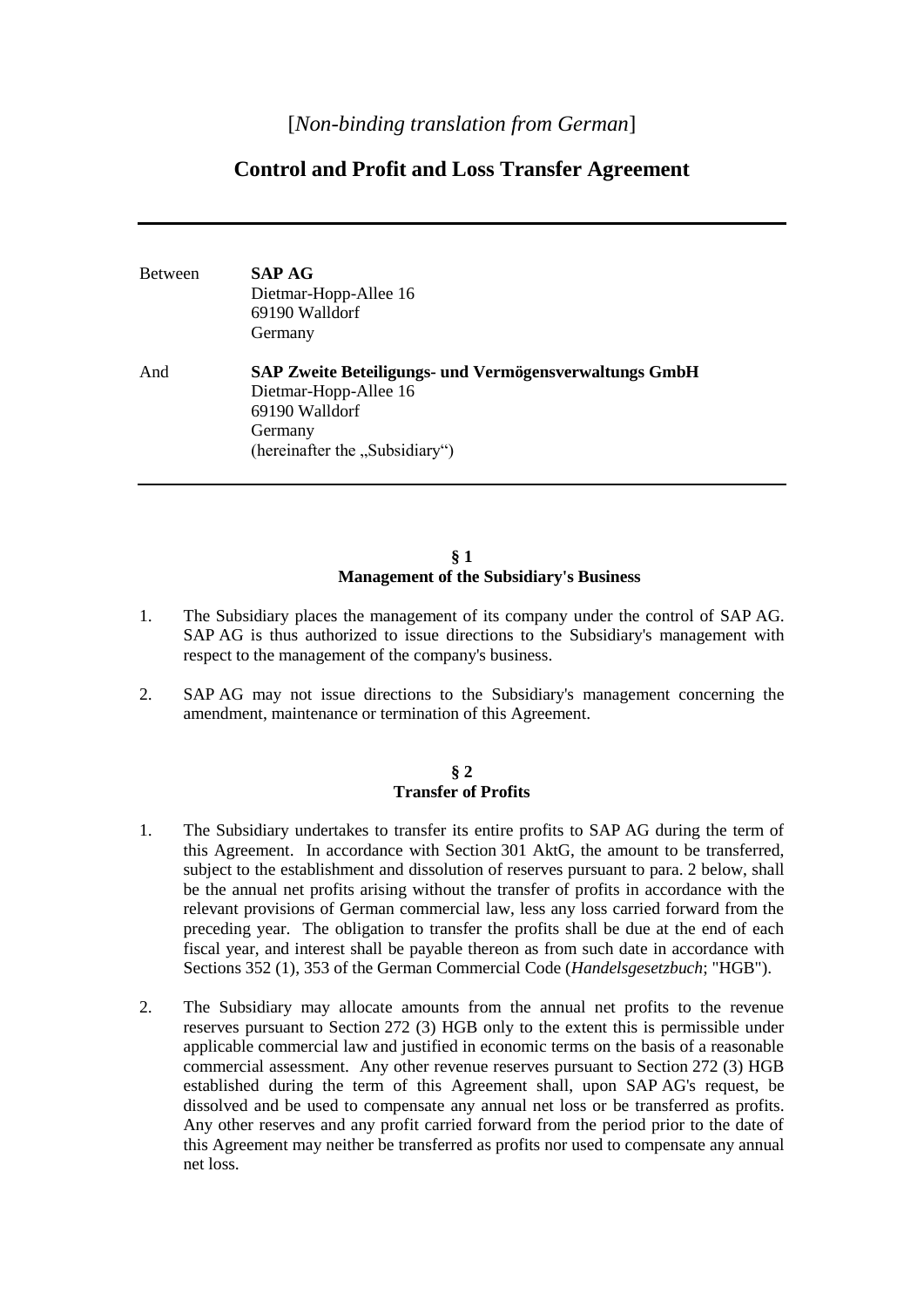#### **§ 3 Assumption of Loss**

- 1. SAP AG shall be obligated to compensate, in accordance with Section 302 (1) AktG, any annual net loss of the Subsidiary which would otherwise arise during the term of this Agreement in accordance with the relevant provisions of applicable commercial law, unless such annual net loss is compensated by withdrawal of any amounts according to Clause 2 para. 2 sentence 2 from the other revenue reserves pursuant to Section 272 (3) HGB which were allocated to such reserves during the term of this Agreement. Clause 2 para. 1 sentence 3 shall apply *mutatis mutandis* to the due date of the obligation concerning the assumption of loss and the interest payable thereon.
- 2. In all other respects, Section 302 AktG, as amended, shall apply *mutatis mutandis*.

## **§ 4 Effectiveness and Term**

- 1. The conclusion of this Agreement is conditional upon the approval of the general meeting of shareholders (*Hauptversammlung*) of SAP AG and the shareholders' meeting (*Gesellschafterversammlung*) of the Subsidiary. The Agreement shall become effective upon registration in the commercial register of the Subsidiary.
- 2. The Agreement is concluded for the term of five full years (which do not have to coincide with the calendar year) as from the beginning of the Subsidiary's fiscal year during which the Agreement becomes effective upon registration in the commercial register of the Subsidiary, but no earlier than from the beginning of the fiscal year to which Section 14 (1) sentence 1 of the German Corporate Income Tax Act (*Körperschaftsteuergesetz*) applies for the first time (the "Minimum Term"). The Agreement may not be terminated during the initial five-year term. The Agreement shall be automatically renewed for an additional period of one year, unless terminated in writing by either party upon three months' notice with effect as of the end of the calendar year.
- 3. In the event that a fiscal year of the Subsidiary during the term of this Agreement comprises less than twelve calendar months or that the first year of the validity of this Agreement is not recognized by the tax authorities for a fiscal unity for corporation tax purposes (*körperschaftsteuerliche Organschaft*), the Minimum Term of the Agreement is extended by additional complete (short) fiscal years up to the expiration of at least five full years (which do not have to coincide with the calendar year).
- 4. The right of either party to terminate this Agreement for cause without observing any notice period shall remain unaffected. SAP AG shall in particular be entitled to terminate the Agreement for cause in the event that SAP AG ceases to hold the majority of the voting rights in the Subsidiary or for any other reason within the meaning of R 60 (6) of the German Income Tax Rules of 2004 (*Körperschaftsteuer-Richtlinien 2004*) or any other provision replacing such provision.